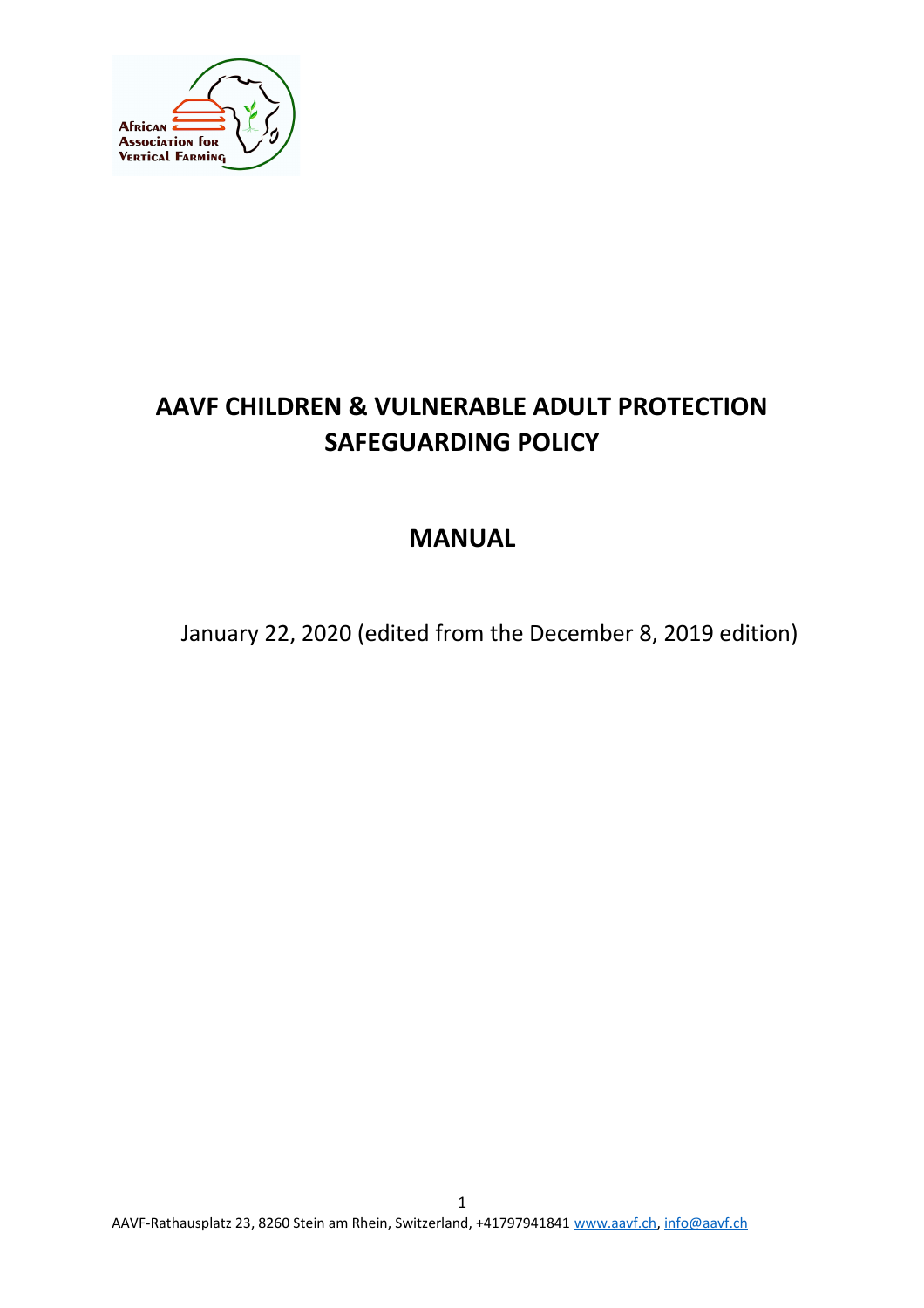

One of the four pillars of The African Association for Vertical farming (AAVF) is to continuously give Humanitarian services and development projects to empower the poor around farming to improve nutritional needs as we address Food security. As most societies in Africa are still living in poverty, cases around child abuse, human trafficking and lack of care to the old and vulnerable persist. It is therefore our utmost priority to ensure that while addressing these developmental challenges we look critically on how the vulnerable in the society live. In all our projects where there will be involvement of Children and other vulnerable adults, we will ensure adherence of below key areas with our local implementing partners and/or beneficiaries.

Safeguarding and promoting the welfare of children and vulnerable adults is everyone's responsibility. Everyone who comes into contact with children, vulnerable adults and their families and carers has a role to play. In order to fulfil this responsibility effectively, all professionals should make sure their approach is child & vulnerable centred. This means that they should consider, at all times, what is in the best interests of the child & vulnerable adult.

Safeguarding includes the establishment and implementation of procedures to protect children and vulnerable adults from deliberate harm, however, safeguarding also encompasses all aspects of their health, safety and well-being.

## **1. Policy**

The AAVF updates its Children and Vulnerable Adults Protection policy on a yearly basis. This policy applies to all adults, including volunteers, working in or on behalf of the AAVF.

Our policies around Children and vulnerable adults Safeguard: -

- A child is anyone under the age of 18. An Adult from 18 onwards.
- Any child and vulnerable adult should be treated equally and not discriminated based on colour, ethnicity, sex, religion, language, capabilities (or lack thereof), their family background.
- All AAVF's actions for the child and vulnerable adult should be in their BEST interest at all times. This will always be our top priority in all decisions & actions made.
- Every child and vulnerable adults should have access to food, shelter, health services, clothing and education
- No child or vulnerable adults should be involved in child and vulnerable adult labour, war or conflict. All children and vulnerable adults should be protected from any kind of abuse.

The AAVF and vulnerable adults Safeguarding procedures will, in most circumstances, endeavour to discuss all concerns with stakeholders of the institute, centre or welfare home. However, there may be exceptional circumstances when the centre will discuss concerns with Social Care and/or the Police without involving the child or vulnerable person's knowledge (in accordance with the Child and vulnerable adults Protection procedures). The welfare centre will of course, always aim to maintain a positive relationship with all involved. The welfare centre's child and vulnerable adults protection policy is available publicly.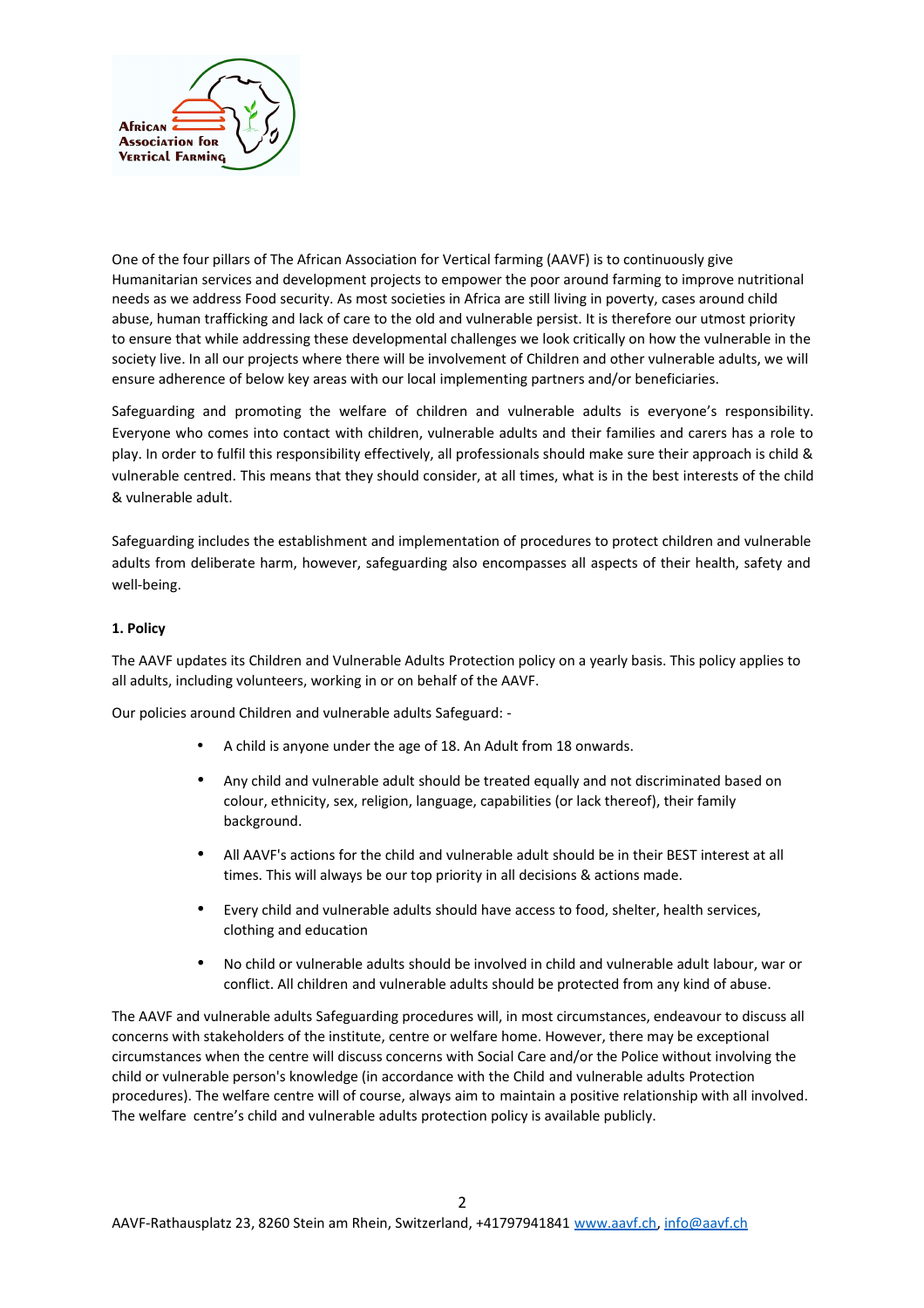

## **2. People**

The AAVF is committed to ensuring the welfare and centre safety of all Children and vulnerable Adults.

The people that are involved in taking care of children and vulnerable adults include parents, guardians' children home, schools etc. They are e**mpowered.** 

Empowerment include giving necessary information and tools to allow easy flow of decision making that run the day to day activities, managing emergencies and overall making informed decision especially around consent. Some tools that can be provided (if not available) include: -

- Safeguarding Code of Conduct
- Recruitment & screening process
- Support mechanisms

We believe that necessary support should be given to people who are involved in taking care of children and the vulnerable adults. Such support include training around managing emergencies such as first-aid, who to call, first-aid kits, access to medical

care, police and any other necessary help. Support should be on going and up to date. In the current digital world Apps that can be developed to offer added support.

## **3. Procedures**

General procedures are in place to be applied and will be tailored (if necessary) according to individual projects. These procedures include: -

- The 'how to' implement safeguarding procedures
- Clear processes on reporting incidents that allows safety/protection of the reporter and victim

## **4. Accountability**

We stand for accountability and complete transparency when dealing with children and vulnerable adults. As safeguarding is every persons' business, accountability allows for everyone to play their part and so everyone is accountable for their actions as individuals, groups or legal entities/organisations. Specific to a project AAVF ensures that: -

- Proper Management structure e.g. the board is available and clear to the potential beneficiaries/NGOs
- Each beneficiary organisation has safeguarding policies and place and are reviewed regularly
- An individual who is in charge for this specific role of safeguarding children and vulnerable adults
- There is proper Monitoring & Evaluation plan in place per project that allows follow up post project completion to ensure that the safeguarding policies are adhered to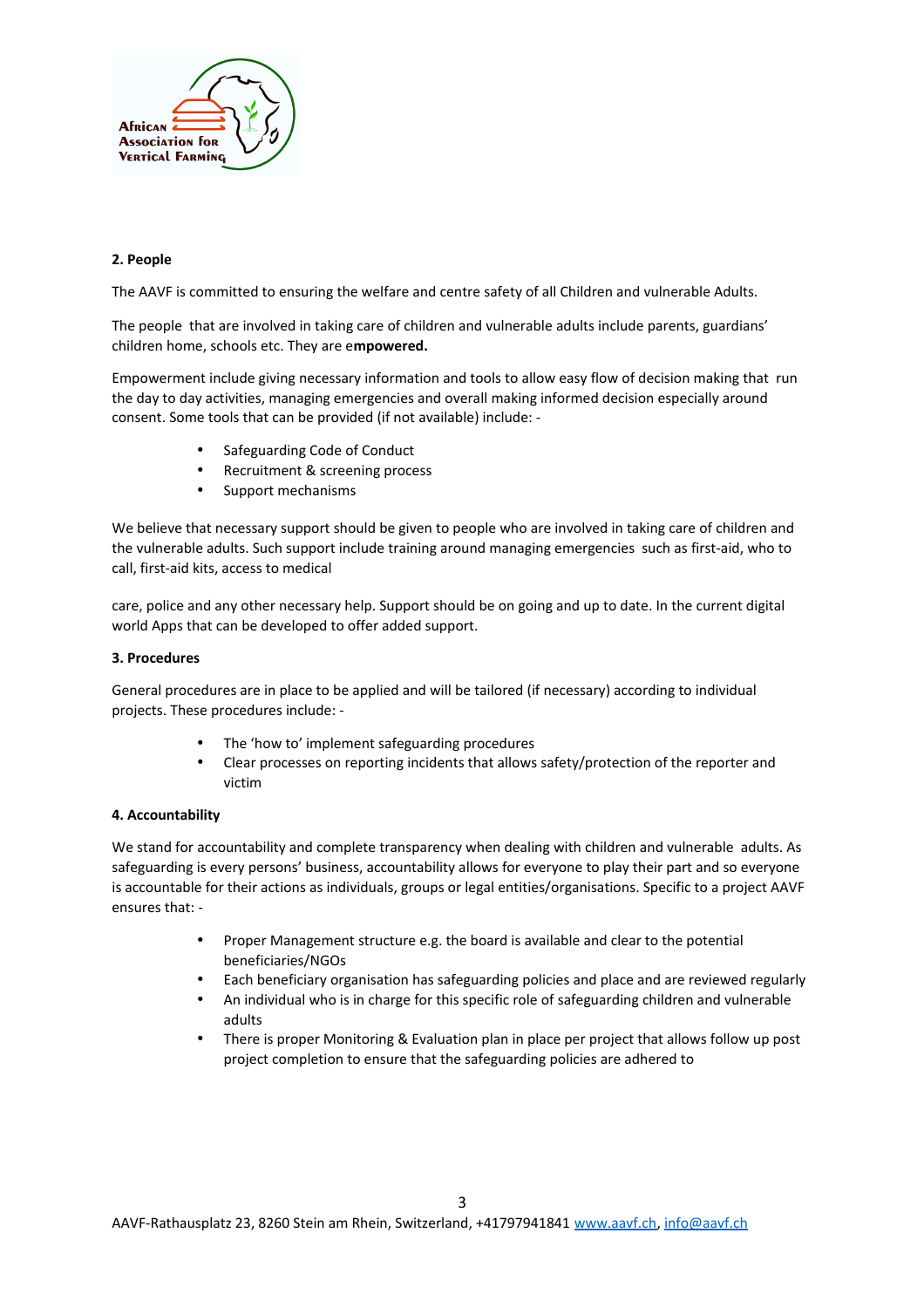

## **5. Security measures followed to protect children and vulnerable adults**

- When children are received (reception) into the centre they are informed that they should report to the Matron any unpleasant experiences/ incidents that occur at the centre.
- AAVF and its Partners consider it important to educate children and vulnerable adults about their rights especially since many of them have had in the past abusive relationships with their parents/ guardians. Workshops are held once a month on different topics including Children and Vulnerable Adults Rights.
- All employees that work with children and vulnerable adults are security cleared with their respective and governments department Police Service and Department of Justice to check if their name are not in the data base of sex offenders and whether it is safe for them to work with children and vulnerable adults.
- A Children's Forum has been established at the centres in line with the Children's Act No. 38 of 2005. The purpose of the Children's Forum is to provide children at the centres with an opportunity to voice their concerns about the operation of the centres. The same is done for the vulnerable adults.
- In terms of physical protection, there is a fence around each centre and it is monitored 24 hours a day. Access to the centre is restricted.

## **6. Action taken when it is discovered that children and vulnerable adults are mistreated**

- If a child has been mistreated, the Project Manager immediately investigates the matter and how the incident occurred. The employee is removed from the centre whilst the case is being investigated
- Punishment/action taken against employees depend on the severity of the incident. All the cases are reported to the Management Board. If the case is minor the person is shifted to a different section at the Centre. If the case is serious the person is dismissed and the case reported to the police and Department of Social Development

#### **7. Roles and Responsibilities of caregivers**

The Matron, Management Committee working together to safeguard Children and the vulnerable adults

- the care centres complies with the Local Authority's arrangements to promote co-operation between itself and relevant partners and organisations who are engaged in activities relating to children and the vulnerable adults.
- there is a clear accountability for the commissioning and / or provision of services designed to safeguard and promote the welfare of children and vulnerable adults.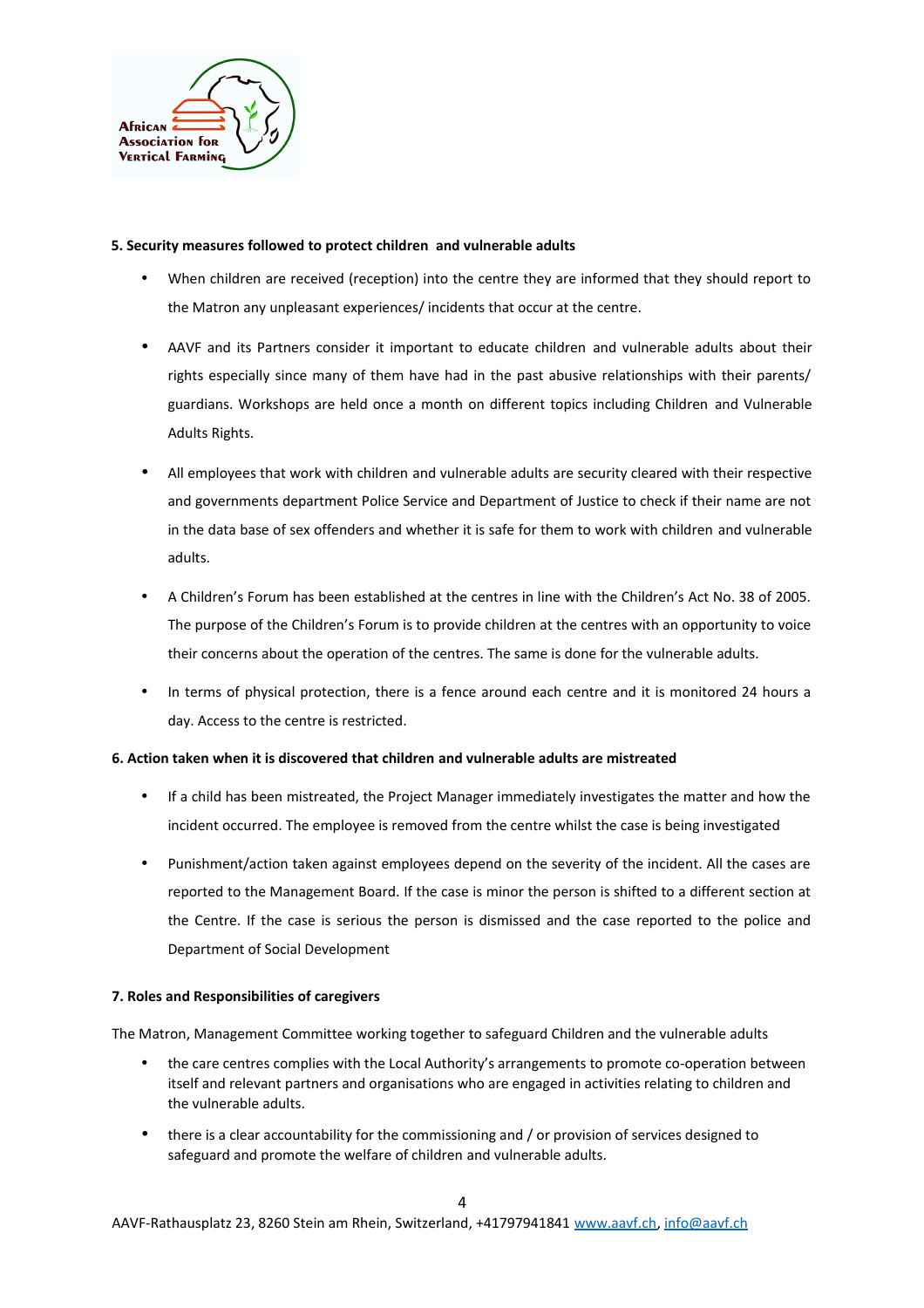

- there is a Matron named hat takes leadership responsibility for the care centre's safeguarding arrangements.
- the care centres has a child and vulnerable adults protection policy and procedures in place. They are in accordance with government guidance and refer to locally agreed inter-agency procedures put in place and are updated annually, and available publicly either via the care centres or partner website or by other means.
- Governing Bodies should recognise the expertise that staff build by undertaking safeguarding training and managing safeguarding concerns on a daily basis. Opportunity should therefore be provided for staff to contribute to and shape safeguarding arrangements and child, vulnerable adult protection policy.
- the child and vulnerable adults protection policy and procedures are provided to and read by all staff, including temporary staff and volunteers, on induction.
- mechanisms are in place to assist staff to understand and discharge their role and responsibilities as set out.
- all staff undertake appropriate child and vulnerable adults protection training
- a Matron (senior member of the centre's leadership team) is designated to take lead responsibility for safeguarding and child and vulnerable adults protection (Designated Safeguarding Lead).
- a designated teacher is appointed and appropriately trained so to promote the educational achievement of the children who are looked after and have previously been looked after.
- appropriate staff have the information they need in relation to the child's and vulnerable adult's looked after legal status.
- the care centre prevents people who pose a risk of harm from working with children and vulnerable adults by adhering to statutory responsibilities to check staff who work with children *a*nd vulnerable adults taking proportionate decisions on whether to ask for any checks beyond what is required and ensuring volunteers are appropriately supervised.
- the care centres has written recruitment and selection policies and procedures in place.
- at least one person (under the Matron) on any appointment panel has undertaken safer recruitment training.

## **8. The Head Matron in the Care Centres - what they should ensure**

• that all policies and procedures adopted by the AAVF and the Care centre, particularly concerning referrals of cases of suspected abuse and neglect, are fully implemented and followed by all staff.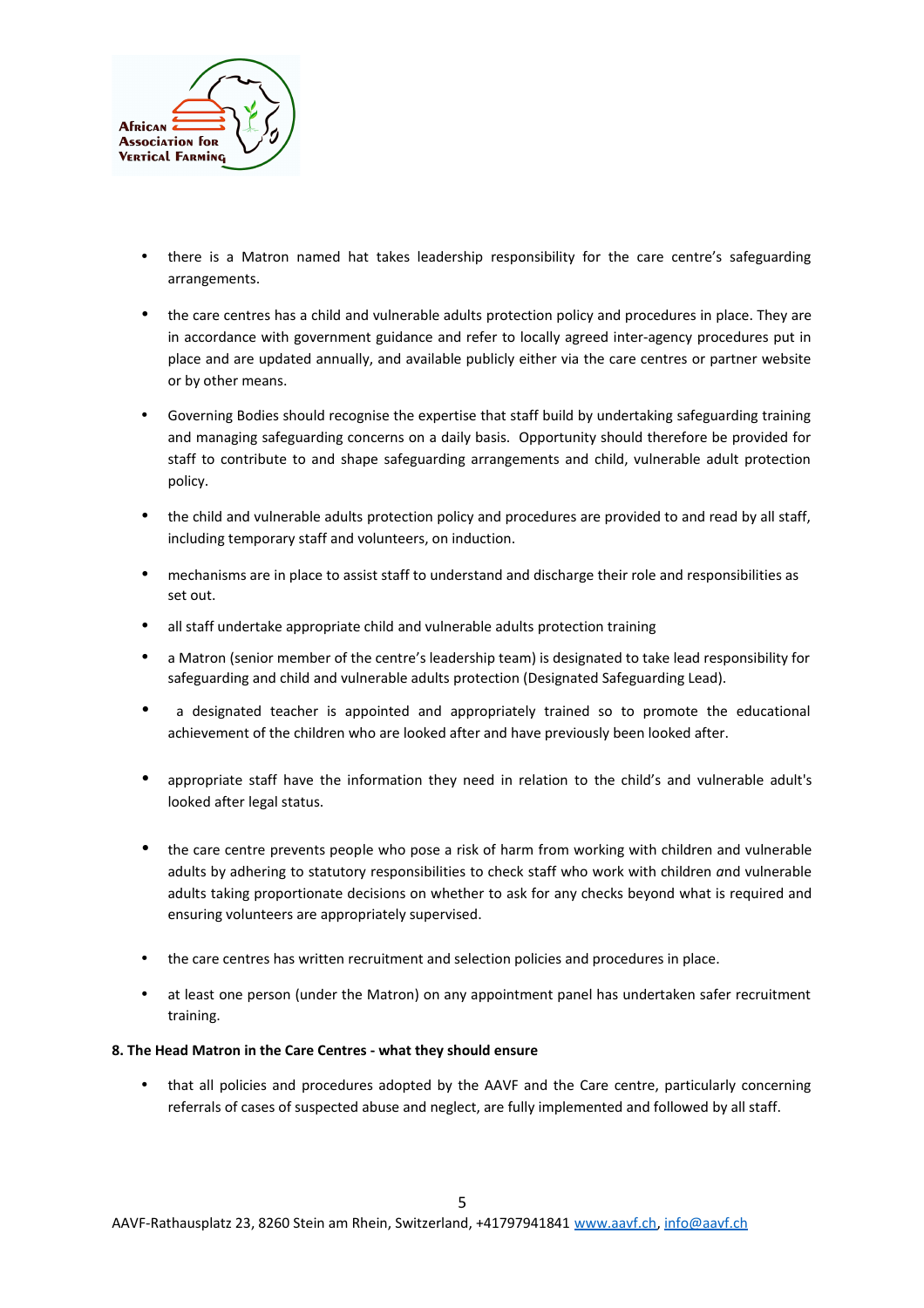

- they liaise with partner agencies in the event of allegations of abuse being made against a member of staff or volunteer.
- they receive appropriate safeguarding and child and vulnerable adults protection trainings that are regularly updated.

## **9. The Designated Safeguarding Lead- The Matron**

• the senior member of staff on the centre's leadership team is the **MATRON.** She takes the lead responsibility for safeguarding and child & vulnerable adult protection (including online safety). They are given the time, funding, training, resources and support to provide advice and support to other staff on child & vulnerable adult welfare and child & vulnerable adult protection matters, to take part in strategy discussions and/or to support other staff to do so, and to contribute to the assessment of children and vulnerable adults.

## **10. The Matron manages referrals such as**

- cases of suspected abuse to the local authority children's & vulnerable adult social care as required.
- Support staff who make referrals to local authority children's & vulnerable adults social care.
- Refer cases where a person is dismissed or left due to risk/harm to a child or vulnerable adult as required.
- Refer cases where a crime may have been committed to the Police as required.
- If after a referral of the child's or vulnerable adult's situation does not appear to be improving the head Matron or the person that made the referral presses for re- consideration to ensure their concerns have been addressed and, most importantly, that the child's or vulnerable adult's situation improves.
- Report cases of prejudice, hate based incidents or hate crimes to the Local Authority through the internal means. Crimes are also reported to the police.

#### **11. Work with others**

- The Matron acts as a point of contact with AAVF and the Care Centre as required, liaises with the 'Authorities" for child & vulnerable adult protection concerns in cases which may concern a staff member.
- Liaise with the AAVF and Care Centre owner to inform them of issues especially ongoing enquiries of the Children Act 1989 and police investigations.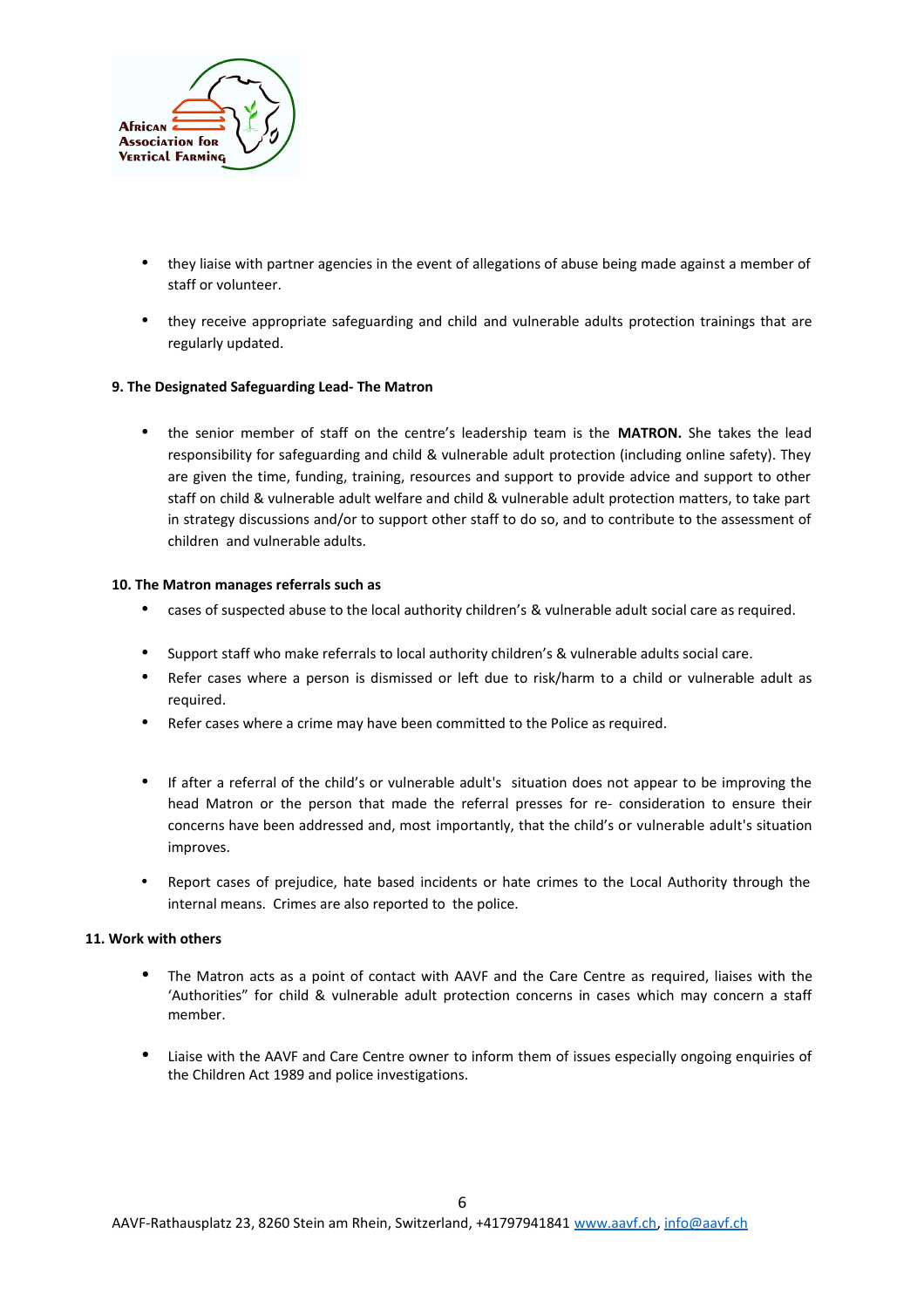

• Liaise with staff on matters of safety and child & vulnerable adult safeguarding (including online and digital safety,) and when deciding whether to make a referral by liaising with relevant agencies; and Act as a source of support, advice and expertise for staff

# **12. Undertake Training**

- The Matron undergoes training to provide all staff with the knowledge and skills required to carry out their role. This training is updated at least every two years.
- Undertake Prevent awareness training and Action to Counter Terrorism Training.
- Refresh their knowledge and skills (this might be via e-bulletins, meeting or simply taking time to read and digest safeguarding developments and news at regular intervals, as required, but at least annually, to allow them to understand and keep up with any developments relevant to their role so they:
- Understand the assessment process for providing early help and intervention, for example through locally agreed common and shared assessment processes such as early help assessments.
- Have a working knowledge of how local authorities conduct a child & vulnerable adult protection case conference and a child & vulnerable adult protection review conference and be able to attend and contribute to these effectively when required to do so;
- Ensure each member of staff has access to and understands the centres child & vulnerable adult protection policy and procedures, especially new and part time staff;
- Are alert to the specific needs of children & vulnerable adults, those with special educational needs and young carers;
- Understand relevant data protection legislation and regulations, especially the Data Protection Act 2018 and the General Data Protection Regulation (GDPR).
- Are able to keep detailed, accurate, secure written records of concerns and referrals;
- Understand and support the centre with regards to the requirements of the Prevent duty, including online safety and are able to provide advice and support to staff on protecting children & vulnerable adults from the risk of radicalisation.
- Obtain access to resources and attend any relevant or refresher training courses;
- Encourage a culture of listening to children & vulnerable adults and taking account of their wishes and feelings, among all staff, in any measures the centre may put in place to protect them.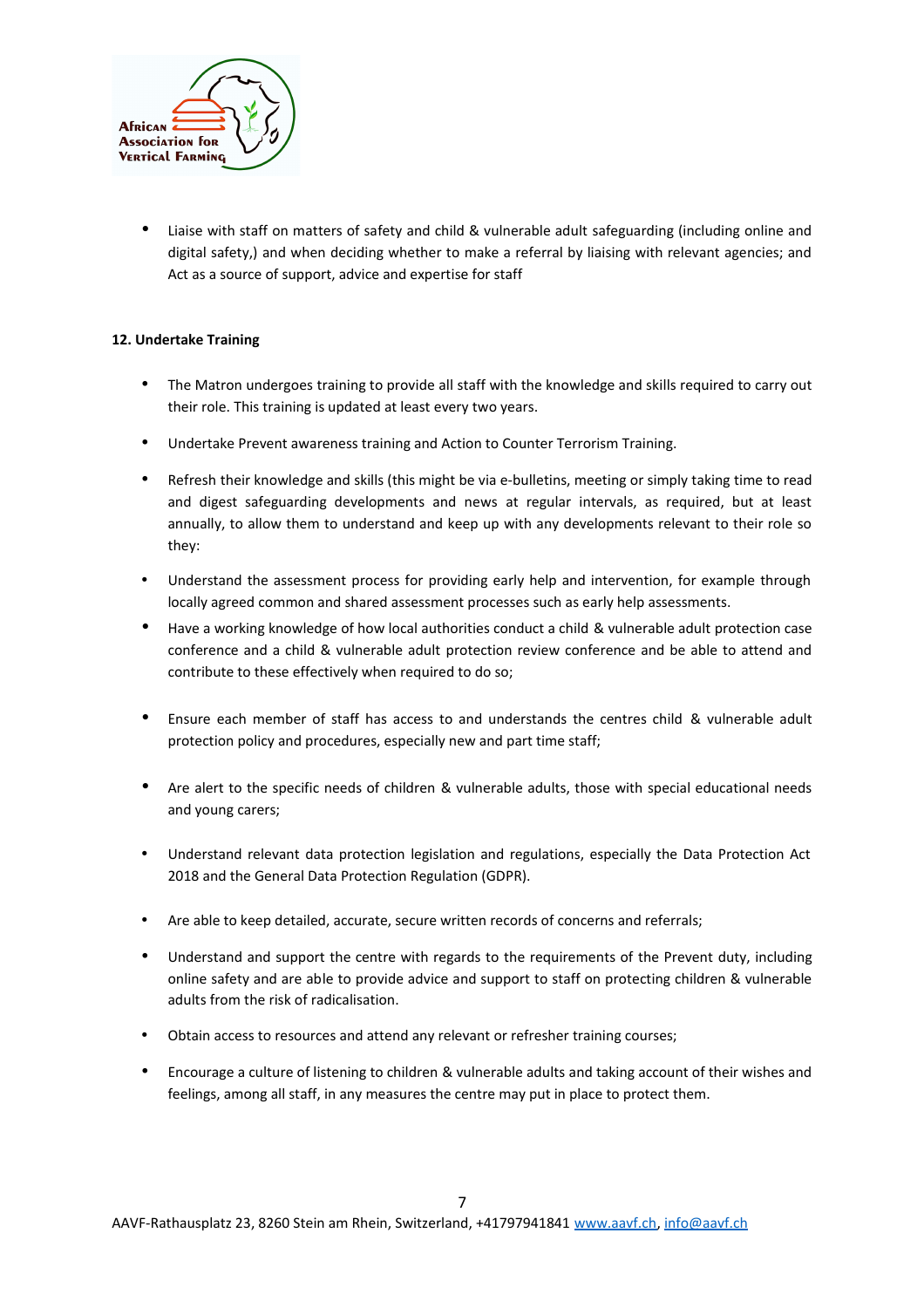

- Understand the unique risks associated with online safety and be confident that they have the relevant knowledge and up to date capability required to keep children & vulnerable adults safe whilst they are online at the centre.
- Recognise the additional risks that children & vulnerable adults with disabilities face online, for example from online bullying, grooming and radicalisation and be confident and have the capacity to support these children & vulnerable adults to stay safe online.

#### **13. Raise Awareness**

- The Matron ensures that the centre children & vulnerable adults protection policies are known, understood and used appropriately.
- The Matron ensures that the centre children & vulnerable adults protection policy is reviewed annually (as a minimum) and the procedures and implementation are updated and reviewed regularly, and work with governing bodies or proprietors and staff regarding this.
- The Matron ensures that the children & vulnerable adults protection policy is available publicly and authorities or remaining relatives are aware of the fact that referrals about suspected abuse or neglect are issued.
- Link with the safeguarding partner arrangements to make sure staff are aware of training opportunities and the latest local policies on child and vulnerable adult safeguarding arrangements.

## **14. Child & Vulnerable Adult protection file to be kept to date**

- Where children & vulnerable adults leave the Centre, we ensure that their protection file is transferred to the new centre as soon as possible ensuring secure transit and confirmation of receipt should be obtained. Receiving Centre should ensure that key staff are aware as required.
- In addition to the child & vulnerable adult protection file, the designated safeguarding lead should also consider if it would be appropriate to share any information with the new centre. Information
- that would allow the new Centre to continue supporting victims of abuse and have that support in place for when the child & vulnerable adult arrives.
- The Matron ensures that all records are retained for an appropriate length of time and the centre is aware in regards to any other requirement that require specific retention periods.

#### **15. Availability**

- During holiday term breaks, there is always an available responsible Matron to address any safeguarding concerns.
- The Centre has also adequate and appropriate cover arrangements for any out of hours activities.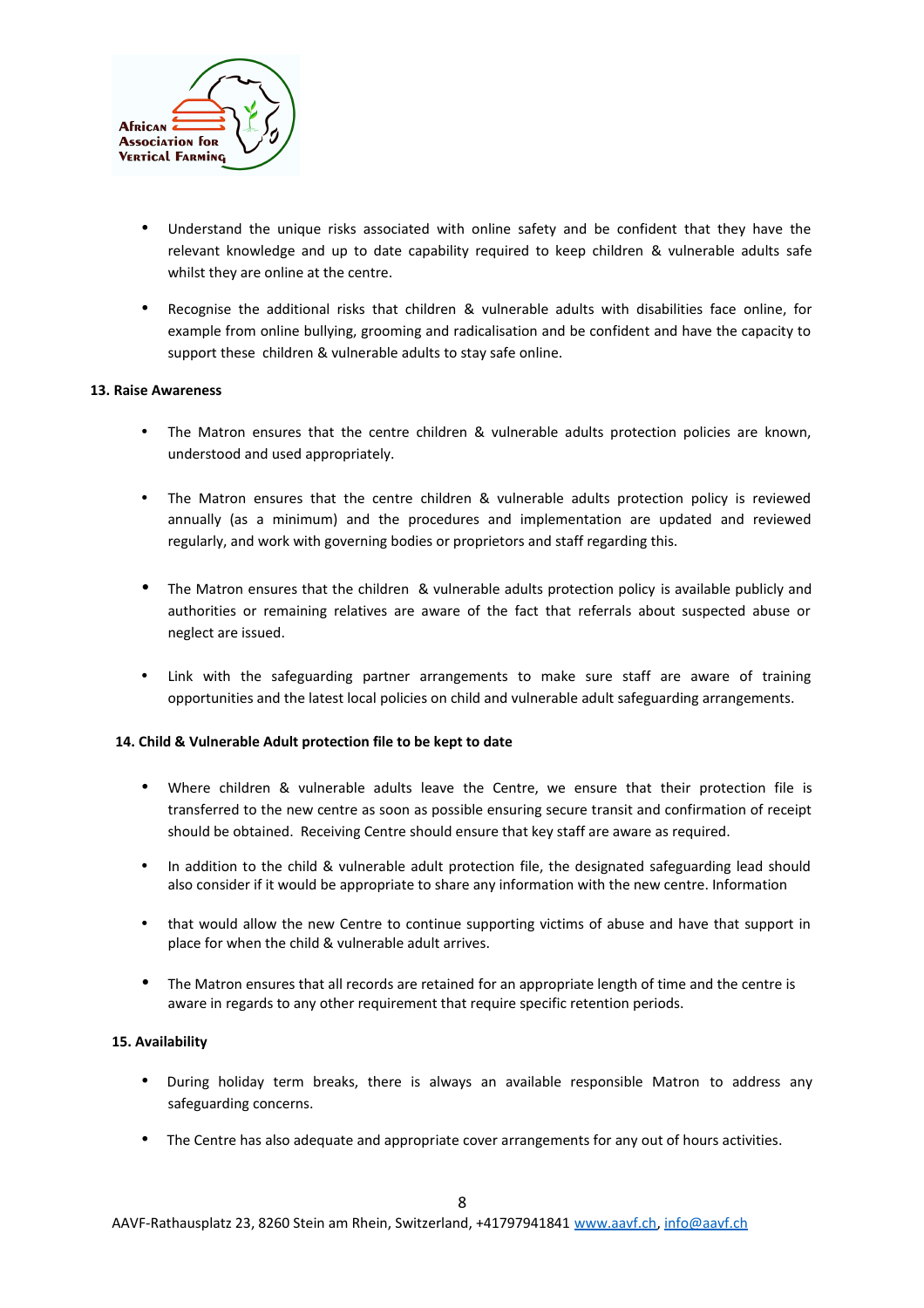

- The Centre has more duty personnel. These are trained to the same standard as the Matron.
- Whilst the activities of the Matron are sometimes trained to an appropriate assistant, the ultimate lead responsibility for safeguarding child and vulnerable adult protection, as set out above, remains with the Matron. This full responsibility is not delegated.

## **16. Training**

- The Matron, Staff and Volunteers receive appropriate child and vulnerable adults protection policy training which is regularly updated, as required, but at least annually, to provide them with relevant skills and knowledge to safeguard children and vulnerable adults effectively.
- The Matron, Staff and Volunteers are aware of systems within the centre which support safeguarding. These should be explained to them as part of staff induction. This includes: the Centre's child and adult protection policy; the centre's staff behaviour policy (sometimes called a code of conduct); the identity and role of the Matron and any Assistant selected.
- The Matron, Staff and Volunteers know what to do if a child or vulnerable adult tells them they are being abused or neglected and know how to manage the requirement to maintain an appropriate level of confidentiality. This means only involving those who need to be involved. Staff do not promise a child or vulnerable adult that they will not tell anyone about a report of abuse.
- The Matron, Staff and Volunteers are aware of the signs of abuse and neglect so that they are able to identify cases of children or vulnerable adults who may be in need of help or protection
- The Matron, Staff and Volunteers **maintain an attitude of 'it could happen here' where safeguarding** is concerned. When concerned about the welfare of a child and vulnerable adult, staff members should always act in the best interests of the child or vulnerable adult where there are concerns always speak with the Matron.
- if the Matron is temporarily not available, staff should speak to a member of the Management or take advice from local children and vulnerable adult's social care.
- The Matron, Staff and Volunteers understand that, whilst anyone can make a referral to Children & Vulnerable Adults and Families' Service, the correct centre procedure is to report any concerns to the Matron in the first instance. If after a referral the child's or vulnerable adult's situation does not appear to be improving the Matron (or the person that made the referral) should press for reconsideration to ensure their concerns have been addressed and, most importantly, that the child's and vulnerable adults situation improves.
- The Matron, Staff and Volunteers automatically take action and share information that might be critical in keeping children and Vulnerable Adults safe and be mindful that early information sharing is vital for effective identification, assessment and allocation of appropriate service provision.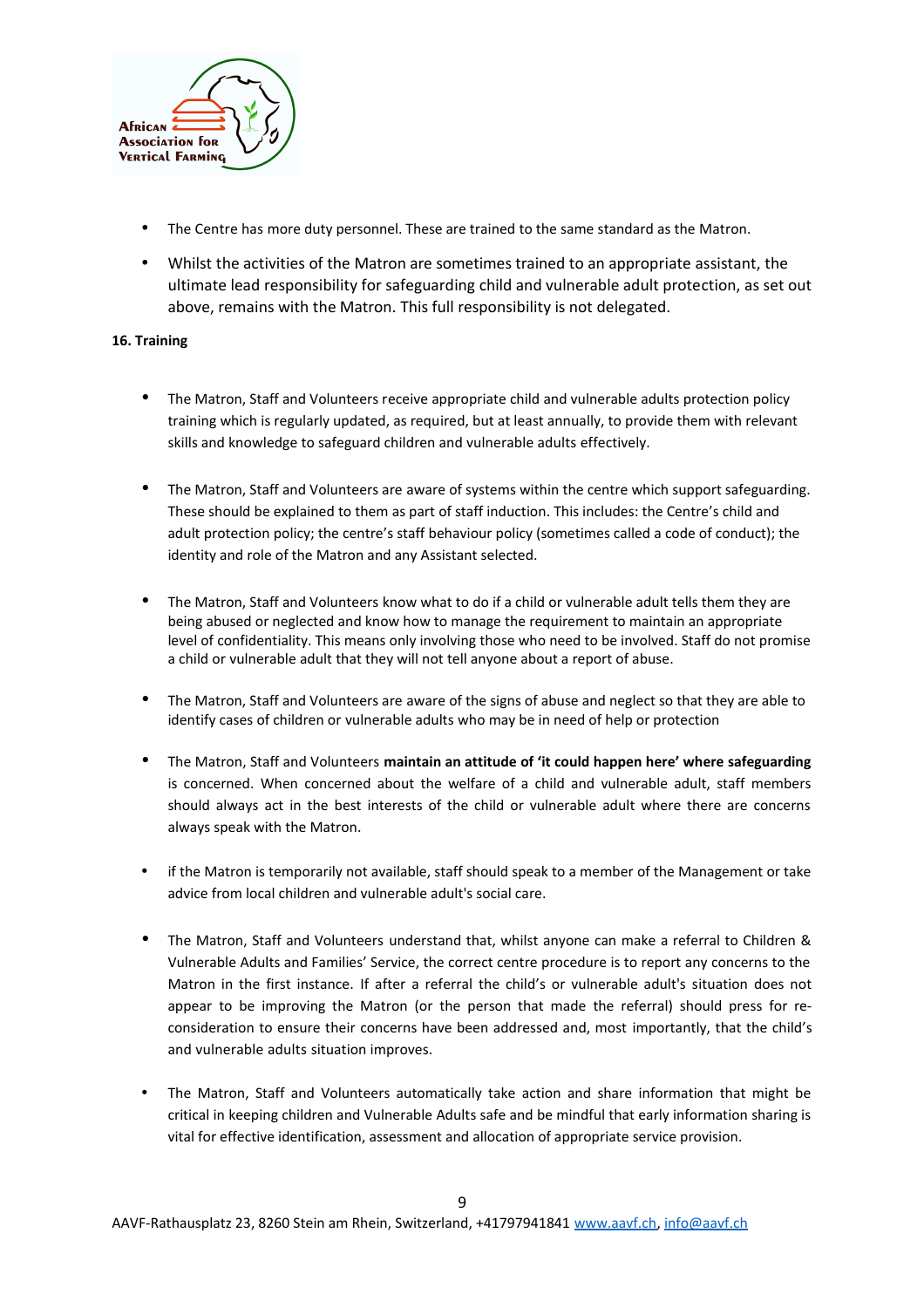

# **17. Definition of abuse (Physical, Emotional and Sexual abuse) How to prevent - How to deal should this be detected**

## **Identifying children, young people and vulnerable adults who are suffering or likely to suffer**

#### **significant harm**

The Matron, Staff and Volunteers are well placed to observe any physical, emotional or behavioural signs which indicate that a child or vulnerable adult may be suffering significant harm.

Abuse and neglect are forms of maltreatment of a child or vulnerable adult. Somebody may abuse or neglect a child or vulnerable adult by inflicting harm, or by failing to act to prevent harm. Children or vulnerable adults may be abused in a family or in an institutional or community setting, by those known to them or, more rarely, by others (e.g. via the internet). They may be abused by an adult or adults, or another child or children.

**Physical abuse** may involve hitting, shaking, throwing, poisoning, burning or scalding, drowning, suffocating, or otherwise causing physical harm to a child or vulnerable adult. Physical harm may also be caused when a parent or carer fabricates the symptoms of, or deliberately induces, illness in a child.

**Emotional abuse** is the persistent emotional maltreatment of a child or vulnerable adult such as to cause severe and persistent adverse effects on the child's or vulnerable adult's emotional development. It may involve conveying to children or vulnerable adult that they are worthless or unloved, inadequate, or valued only insofar as they meet the needs of another person. It may include not giving them opportunities to express their views, deliberately silencing them or 'making fun' of what they say and how they communicate. It may feature age or developmentally inappropriate expectations being imposed on them. These may include interactions that are beyond the child's or vulnerable adult's developmental capability, as well as overprotection and limitation of exploration and learning, or preventing them to participate in normal social interaction. It may involve seeing or hearing the ill-treatment of another. It may involve serious bullying (including cyber bullying), causing them to frequently to feel frightened or in danger, or the exploitation or corruption. Some level of emotional abuse is involved in all types of maltreatment.

**Sexual abuse** involves forcing or enticing a child or vulnerable adult to take part in sexual activities, not necessarily involving a high level of violence, whether or not they are aware of what is happening. The activities may involve physical contact, including assault by penetration (for example, rape or oral sex) or nonpenetrative acts such as masturbation, kissing, rubbing and touching outside of clothing. They may also include non-contact activities, such as involving them in looking at, or in the production of, sexual images, watching sexual activities, encouraging children or vulnerable adult to behave in sexually inappropriate ways, or grooming them in preparation for abuse (including via the internet). Sexual abuse is not solely perpetrated by adult males. Women can also commit acts of sexual abuse, as can other children.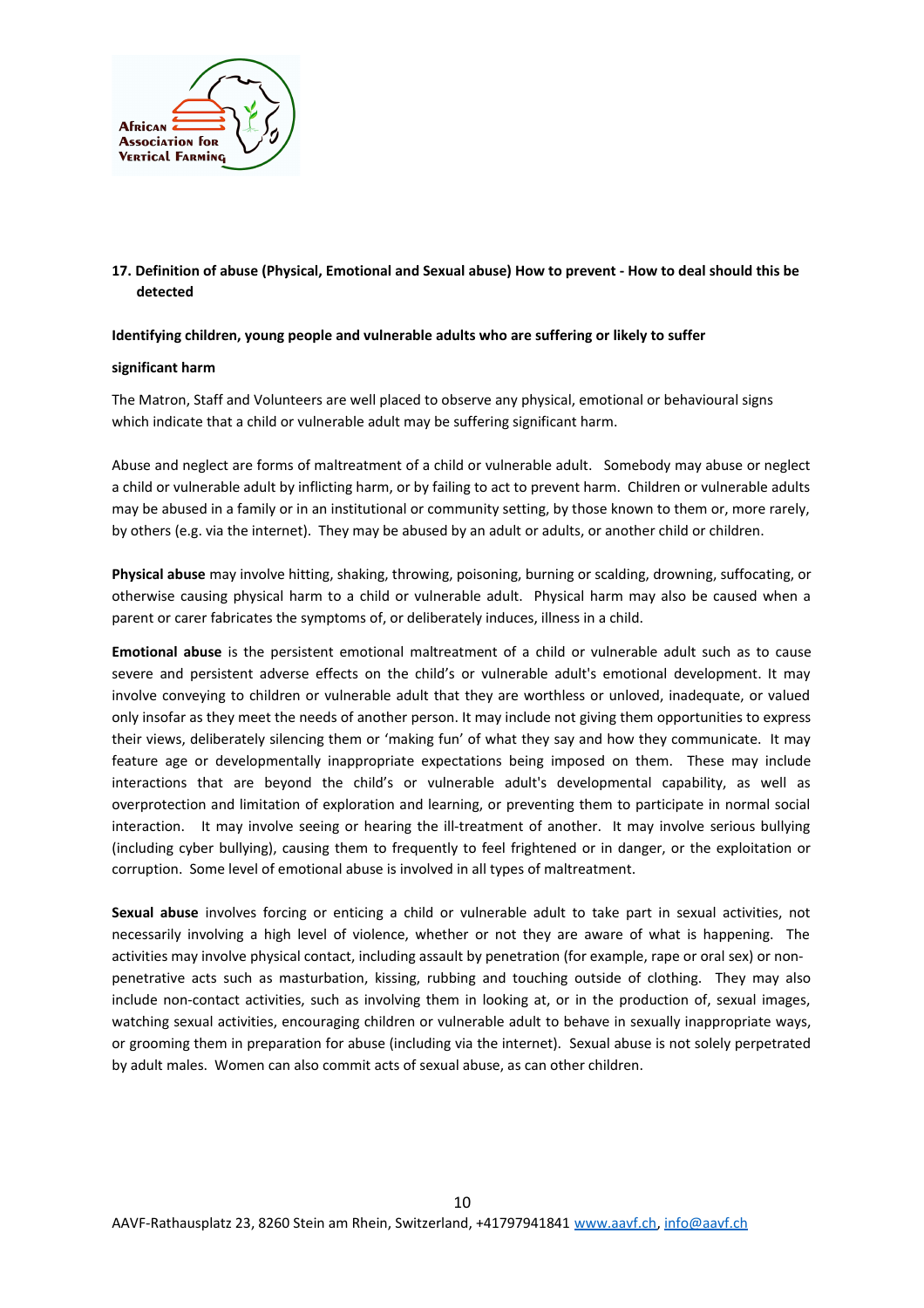

**Neglect** is the persistent failure to meet a child's or vulnerable adult's basic physical and/or psychological needs, likely to result in the serious impairment of their health or development. Neglect may occur during pregnancy as a result of maternal substance abuse. Once a child is born, neglect may involve a parent or carer failing to:

- provide adequate food, clothing and shelter (including exclusion from home or abandonment)
- protect a child from physical and emotional harm or danger
- ensure adequate supervision (including the use of inadequate care-givers)
- ensure access to appropriate medical care or treatment
- It may also include neglect of, or unresponsiveness to, a child's and vulnerable adults basic emotional needs.

## **Sexual Exploitation:**

The Centre recognise Child and Vulnerable Adult Sexual Exploitation can happen in person or online. An abuser will gain a victims trust or control them through violence or blackmail before moving onto sexually abusing them. This can happen in a short period of time. An abuser may groom a person by giving gifts, drugs, money, status and affection. This is usually exchange for the person performing sexual activities. Key to identifying potential abuser is a change in behaviour, having money or items they cannot or will not explain, alcohol or drug misuse, sexually transmitted infections, being secretive.

The Centre will consider whether a referral should be submitted to Social Welfare Service and whether information should be passed onto the Police North Yorkshire Police.

## **Criminal Exploitation:**

The centre recognise that criminal exploitation of children and vulnerable Adults is a geographically widespread form of harm that is a typical feature criminal activity: drug networks or gangs groom and exploit children and vulnerable Adults to carry drugs and money from urban areas to suburban and rural areas, market and seaside towns.

## **Trafficking:**

The Centre recognises Trafficking is where children and vulnerable adults are tricked, forced or persuaded to be moved or transported and then exploited, forced to work or sold. Children and vulnerable adults are trafficked for sexual and criminal exploitation, benefit fraud, forced marriage, domestic slavery, forced labour, committing crime like theft, county lines. The centre will consider whether a referral should be undertaken in order to safeguard child and vulnerable adults.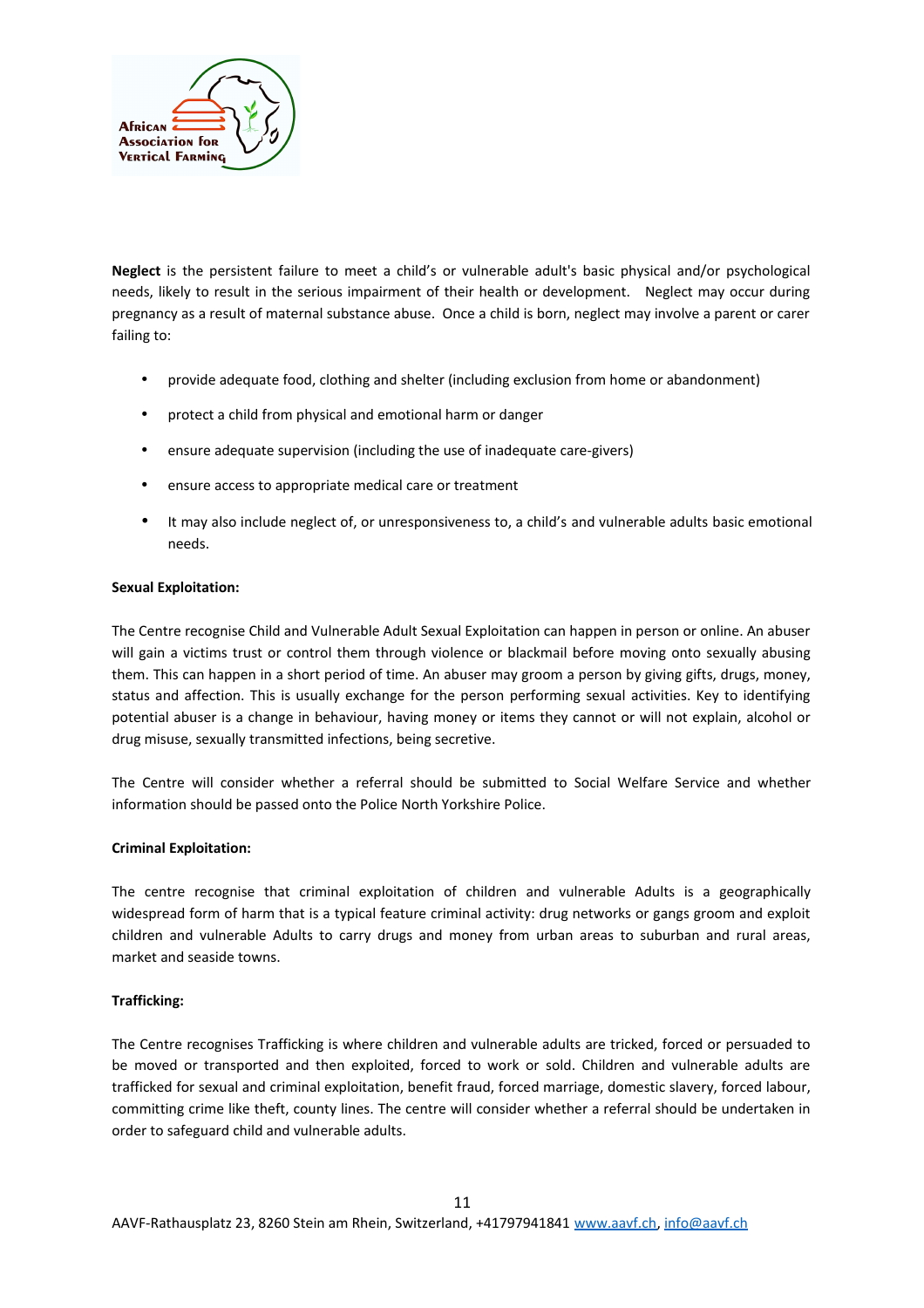

#### **Contact numbers:**

These are permanently been updated by the Centre

## **18. Procedures - Taking action to ensure that children and vulnerable adults are safe at the centre**

The Matron & Staff at the Care-centre will

- listen to and take seriously any disclosure or information that a child or vulnerable adult may be at risk of harm
- try to ensure that the person disclosing does not have to speak to another member of staff
- clarify the information
- try to keep questions to a minimum and of an 'open' nature e.g. 'Can you tell me what happened ?' rather than 'Did x hit you?'
- not ask leading questions
- try not to show signs of shock, horror or surprise
- not express feelings or judgements regarding any person alleged to have harmed the child or vulnerable adult
- explain sensitively to the person that they have a responsibility to refer the information to the senior designated person
- reassure and support the person as far as possible
- explain that only those who 'need to know' will be told
- explain what will happen next and that the person will be involved as appropriate and be informed of what action is to be taken

## **19. Contextual Safeguarding**

• The Matron & Centre also recognises that Safeguarding incidents and/or behaviours can be associated with factors outside the Centre and/or can occur between other citizens outside the centre. All staff, but especially the designated safeguarding Matron (and Assistant) will consider the context within which such incidents and/or behaviours occur. This is known contextual safeguarding, which simply means assessments of the children and the vulnerable adult in the centre should consider whether wider environmental factors are present that are a threat to their safety and/or welfare. They will have to provides as much information as possible as part of the referral process to Children's & Vulnerable Adult's Social Care.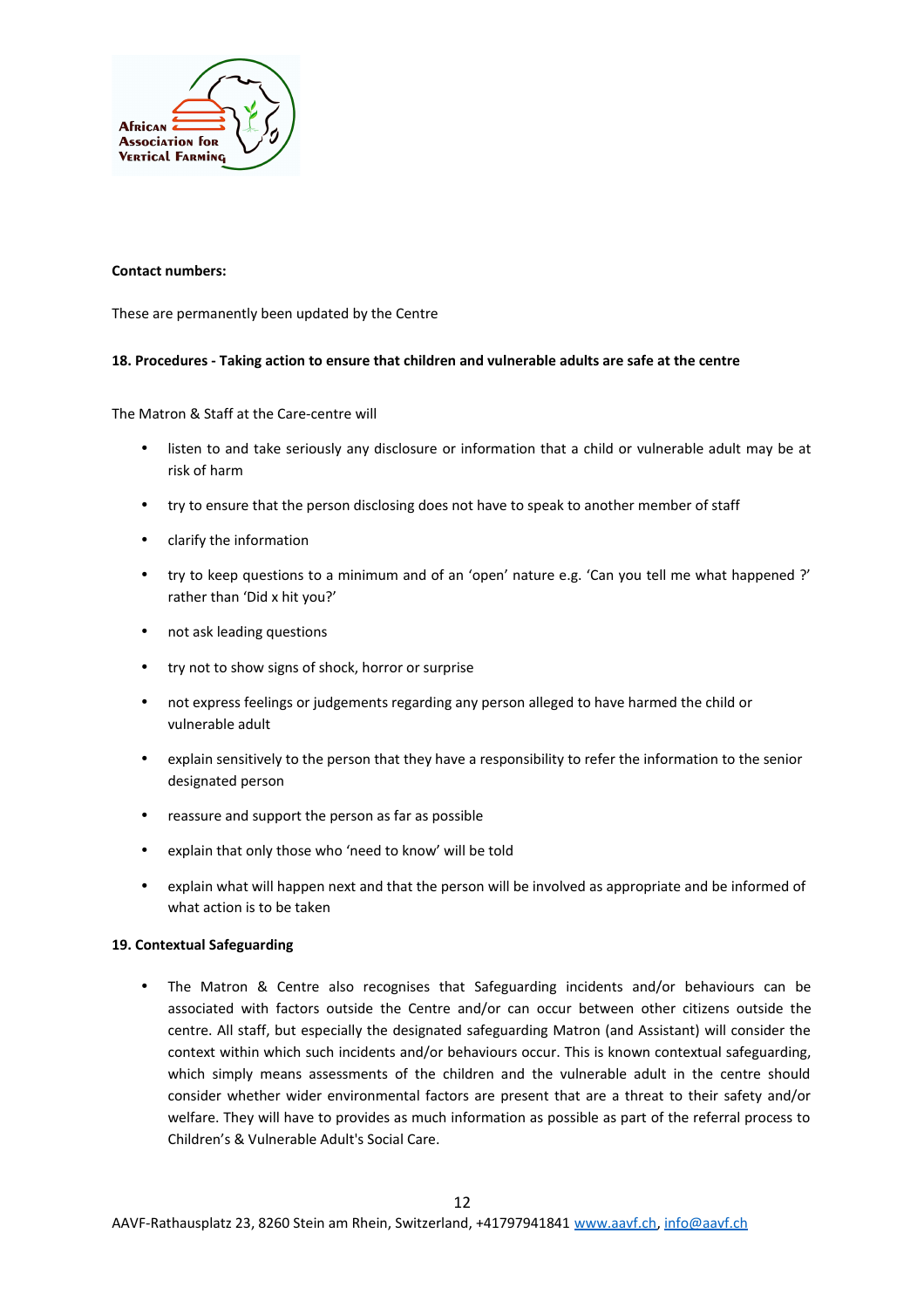

#### **20. Matron & Staff – when to report what**

- any suspicion that a child or vulnerable adult is injured, marked, or bruised in a way which is not readily attributable to the normal knocks or scrapes received in play
- any explanation given which appears inconsistent or suspicious
- any behaviours which give rise to suspicions that a child or vulnerable adult may have suffered harm (e.g. significant changes in behaviour, worrying drawings or play)
- any concerns that a child or vulnerable adult may be suffering from inadequate care, ill treatment, or emotional maltreatment
- any concerns that a child or vulnerable adult is presenting signs or symptoms of abuse or neglect
- any significant changes in a child's or vulnerable adult's presentation, including non-attendance
- any hint or disclosure of abuse or neglect received from the child, vulnerable adult or from any other person, including disclosures of abuse or neglect perpetrated by adults outside of the family or by other children or young people
- any concerns regarding person(s) who may pose a risk to children or vulnerable adults (e.g. staff at the centre) including inappropriate behaviour e.g. inappropriate sexual comments; excessive one-toone attention beyond the requirements of their usual role and responsibilities; or inappropriate sharing of images
- any concerns related to serious crime, including knife crime
- any concerns relating to peer abuse
- any concerns relating to youth produced sexual imagery (sexting)
- any concerns relating to a child's or vulnerable adult's engagement with extremist groups or ideologies

## **21. Responding to Disclosure**

Disclosures or information may be received from Children, Vulnerable Adult or other members of the public. The Matron & Centre recognises that those who disclose such information may do so with difficulty, having chosen carefully to whom they will speak to. Accordingly all staff will handle disclosures with sensitivity (insert centre arrangements to ensure the Child or Vulnerable Adult with communication difficulties is enabled to express themselves to a member of staff with appropriate skills)

**Such information cannot remain confidential and staff will immediately communicate what they have been told to the Matron and make a contemporaneous record. If in doubt about recording requirements staff should discuss with the Head Matron.**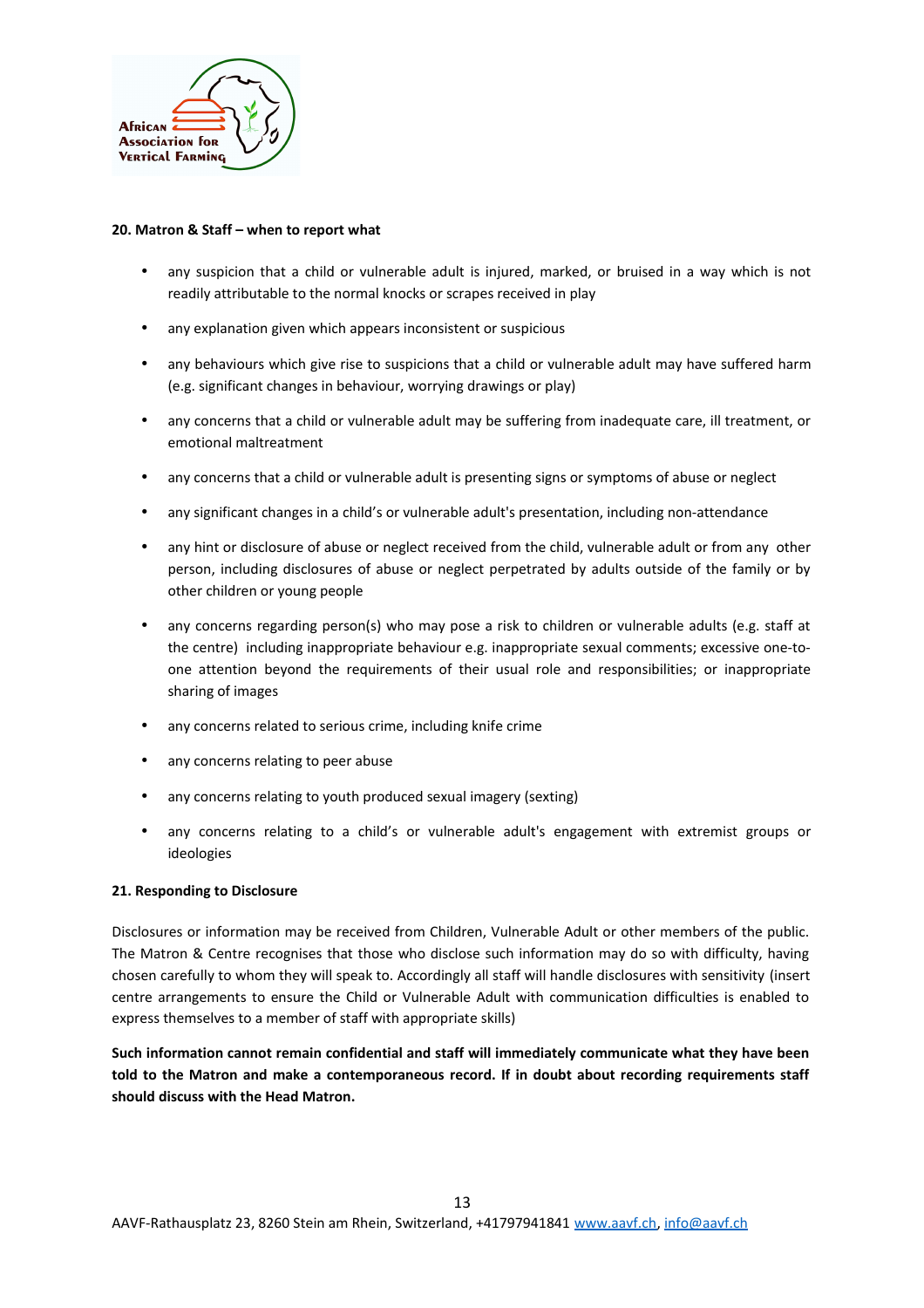

## **22. Principles**

Staff will **not** investigate but will, wherever possible, elicit enough information to pass on to the Matron in order that she can make an informed decision of what to do next.

Staff at the Centre will:

- listen to and take seriously any disclosure or information that a child or a vulnerable adult may be at risk of harm
- try to ensure that the person disclosing does not have to speak to another member of the centre to avoid confusion
- clarify the information
- try to keep questions to a minimum and of an 'open' nature e.g. 'Can you tell me what happened ?' rather than 'Did x hit you?'
- not ask leading questions
- not to show signs of shock, horror or surprise
- not express feelings or judgements regarding any person alleged to have harmed the child or the the vulnerable adult.
- explain sensitively to the person that they have a responsibility to refer the information to the senior designated person
- reassure and support the person as far as possible
- explain that only those who 'need to know' will be told
- explain what will happen next and that the person will be involved as appropriate and be informed of what action is to be taken

#### **23. When the Matron is absence-Following any information raising concern:**

The following actions will be taken where there are concerns about significant harm to any child, or a vulnerable adult including where there is already an open case to Children's or a vulnerable adult Social Care.

- if they believe there is immediate risk of significant harm to a child or vulnerable adults, they should contact an emergency number or police.
- if they should report a crime that does not need an emergency response by calling a given number
- if there is an urgent safeguarding concern and they should call the Social Services
- any urgent medical needs of the child or vulnerable adult.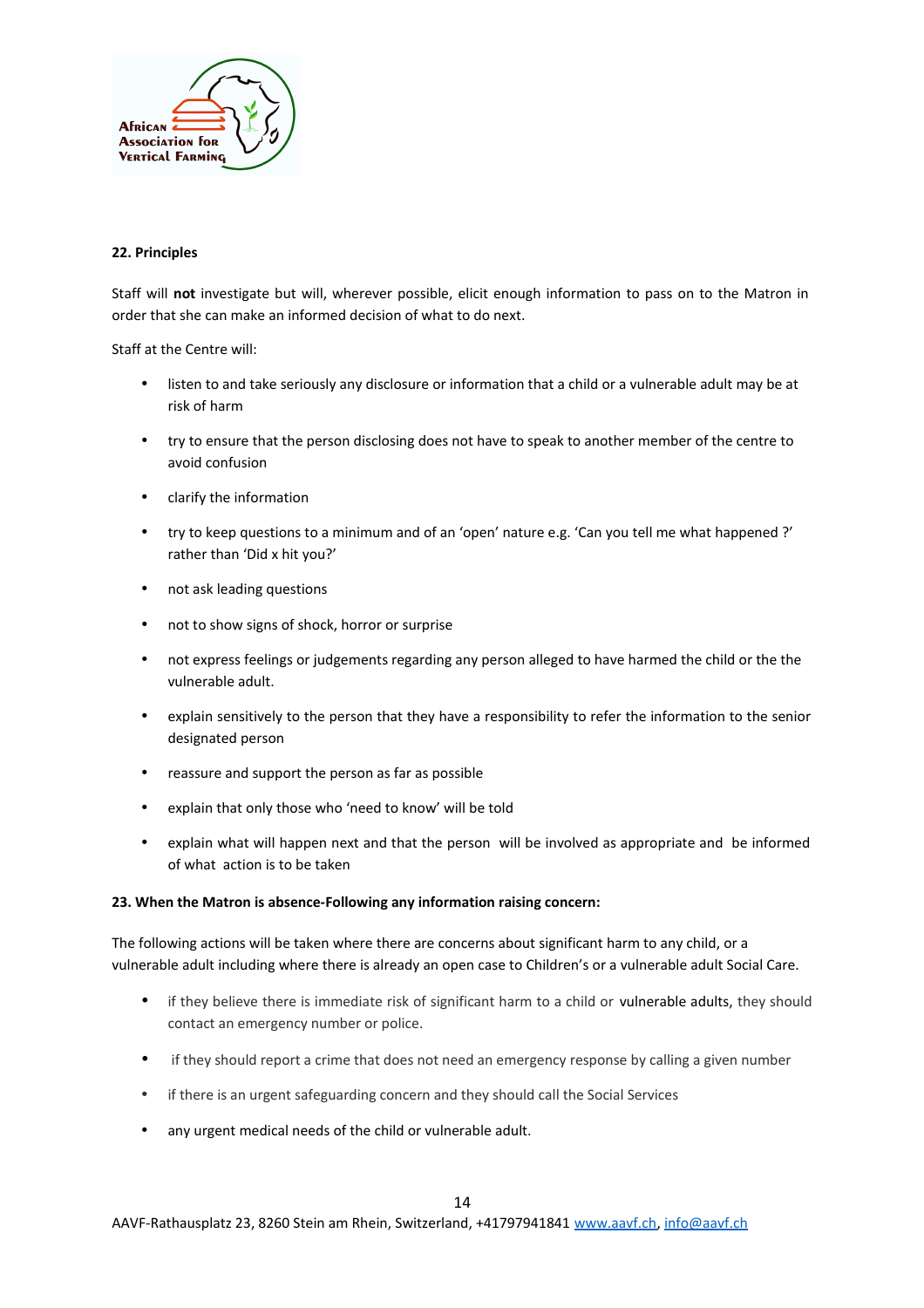

## **The Matron will then decide:**

- to or not to make a referral at this stage
- if further monitoring is necessary
- if it would be appropriate to undertake an assessment and/or make a referral for other services

## **All information and actions taken, including the reasons for any decisions made, will be fully documented.**

## **24. Action following a child or vulnerable adults protection referral**

It is the responsibility of all staff to safeguard children and vulnerable adults. It is the role of the Matron to attend meetings and provide reports for these. Other staff in the centre however, may be asked to contribute.

The Matron will:

- make regular contact with Children's and Vulnerable Adult Social Care Services
- contribute to the Strategy Discussion and all Assessments
- provide a report for, attend and contribute to any subsequent Child Protection Conference

## **25. Recording and monitoring**

The Centre has the following records:

- information about the child & vulnerable adult: name, dob, addresses of those with still relatives, parental responsibility, primary carers, emergency contacts, names of persons authorised to collect from centre or any court orders, if they are been subject to a court hearing.
- any disclosures/accounts from child or vulnerable adult or others, including parents (and keep original notes)
- significant contacts with carers/other agencies/professionals
- all concerns, discussions, decisions, agreements made and actions taken and the reasons for these (dated, timed and signed, to include the name and agency/title of the person responsible/spoken to), the plan to protect the child or vulnerable adult and arrangements for monitoring/review

## **All records are objective and include:**

- statements, facts and observable things (what was seen/heard)
- diagram indicating position, size and colour of any injuries (not photograph)
- words the victim uses, (not translated into 'proper' words)
- non-verbal behaviours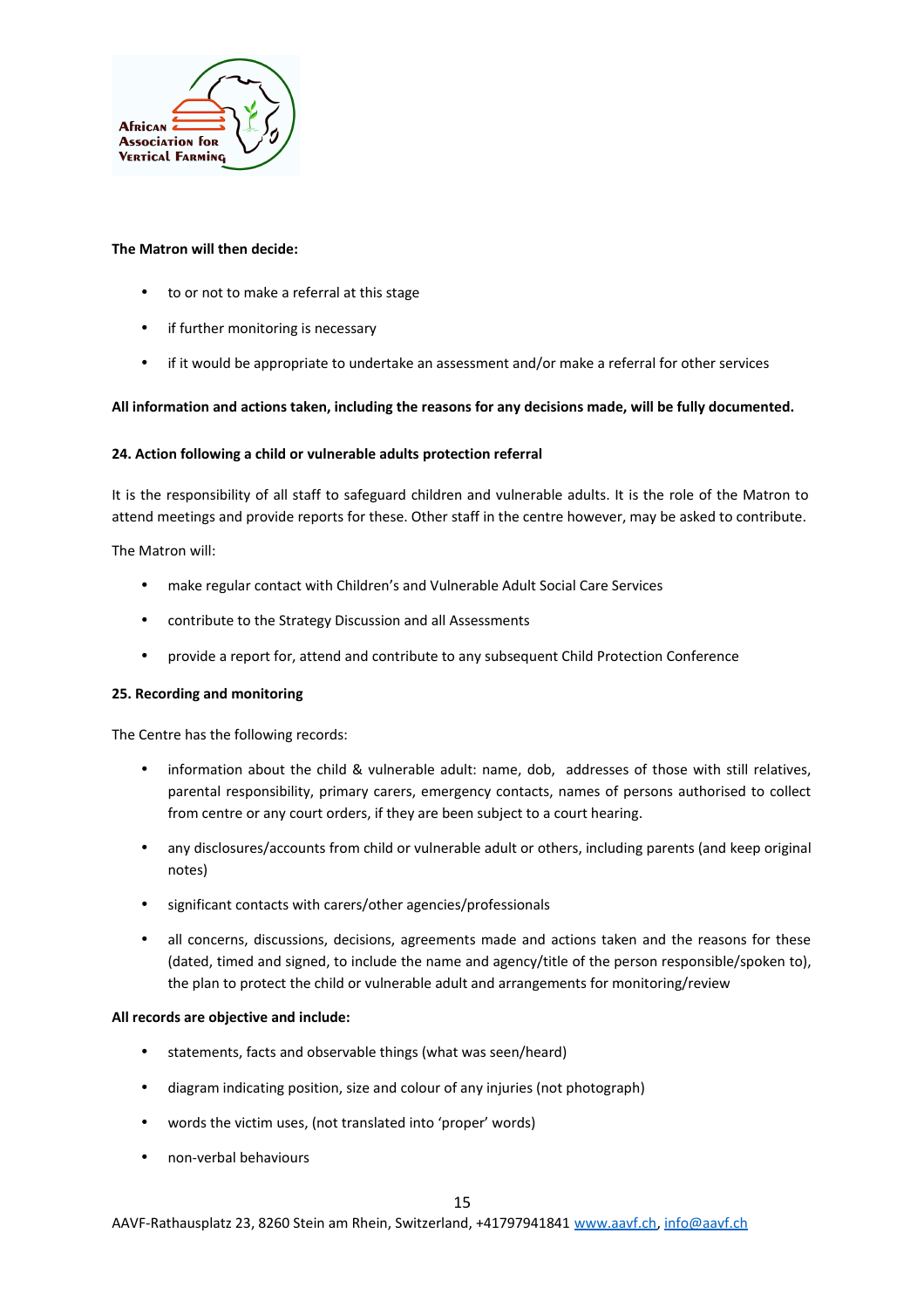

All sensitive records are held securely, kept confidential and are only accessible to those who need to know.

When sharing confidential information about a member of staff, child or vulnerable adult, the centre has regard to the data protection principles, which allow them to share personal information, as provided for in the Data Protection Act 2018, and the GDPR and where relevant.

#### **The centre monitors:**

#### **Any cause for concern including where there could be serious child & vulnarable adult welfare concerns e.g.**

- Injuries/marks
- Attendance
- Changes e.g. mood/ academic functioning
- Relationships
- Language
- Behaviour
- Demeanour and appearance
- Statements, comments
- Medicals
- Stories, 'news', drawings
- Response to P.E./Sport
- Family circumstances
- Online activity

**The Matron reviews all monitoring arrangements in the time-scale and manner determined by circumstances, recorded and clearly understood by all concerned.**

# **26. Alternative Provision**

The centre is committed to safeguarding the children or vulnerable adult even if they are placed in alternative provision for a period of time. The centre makes sure that any Alternative Provision has written reassurance Provision provider with acceptable safeguarding practices in place.

#### **27. Work Experience of care giver**

When the centre organises work experience placements, they ensure that the placement provider has policies and procedures in place to protect the children and vulnerable adults from harm.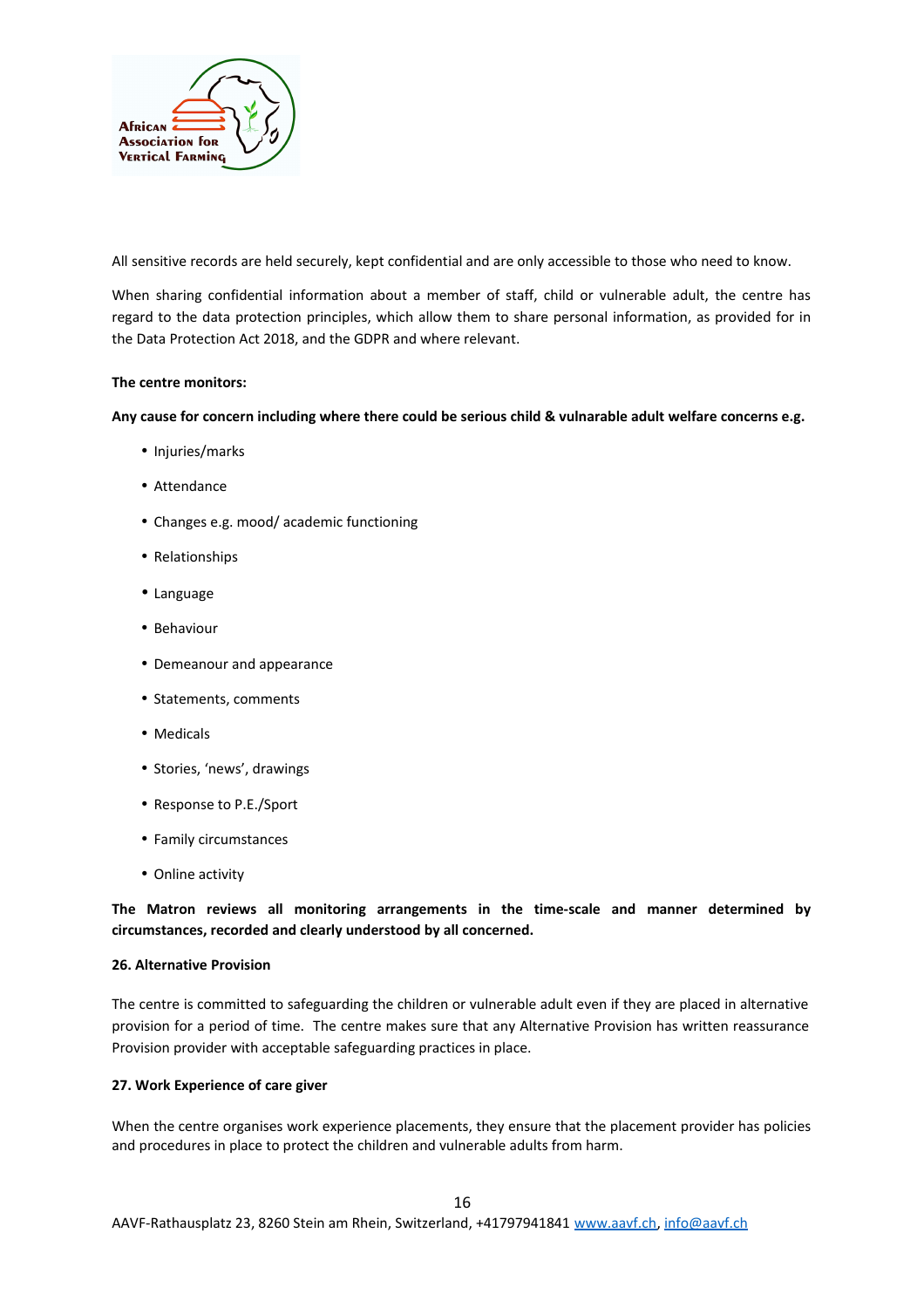

Police or criminal records and checks might be required on some people who supervise a child under the age of 16 on a work experience placement. The centre will consider the specific circumstances of the work experience placement. Consideration will be given in particular to the nature of the supervision and the frequency of the activity being supervised, to determine what, if any, checks are necessary. These considerations would include whether the person providing the teaching/training/instruction/supervision to the child or vulnerable adult is adequate. on work experience will be:

# **28. Confidentiality**

Centre keeps documentation with a name of: Guidance and Information Sharing.

- No information should be hidden for the need to safeguard and promote the welfare of children and vulnerable adults at risk of abuse or neglect.
- The Centre ensures that the child or vulnerable adult's wishes or feelings are taken into account when determining what action to take and what services to provide to protect individuals through ensuring there are systems in place for them to express their views and give feedback. Centre ensures that staff members do not promise confidentiality to the child and vulnerable adult and always act in their interests.

## **The Centre confidentiality policy indicates:**

- when information must be shared with police where the child/vulnerable adult is / may be at risk of significant harm
- when the child and vulnerable adult's confidentiality must not be breached

## **Contact numbers for referral are always available**

## **For advice and referral, a number to speak to a social worker is visible at the centre**

## **29. Curriculum resources and support**

The Matron is committed to ensuring that children and vulnerable adults are aware of behaviour towards them that is not acceptable, how they can keep themselves safe, how to share a concern and complain. All children and vulnerable adults are informed that the centre has a Designated Safeguarding Lead (The Matron) with responsibility for children and vulnerable adults protection and who this is. We inform children and vulnerable adults of whom they might talk to, both in and out of the centre, their right to be listened to and heard and what steps can be taken to protect them from harm.

The centre is committed to ensuring there are opportunities in the centre curriculum, for example through the Personal, Social, Health Education (PSHE) curriculum and by providing an age-related, comprehensive curriculum, for children and vulnerable adults to be taught about aspects of safeguarding in order to develop the knowledge and skills they need to recognise when they are at risk and how to get help when they need it including on-line safety.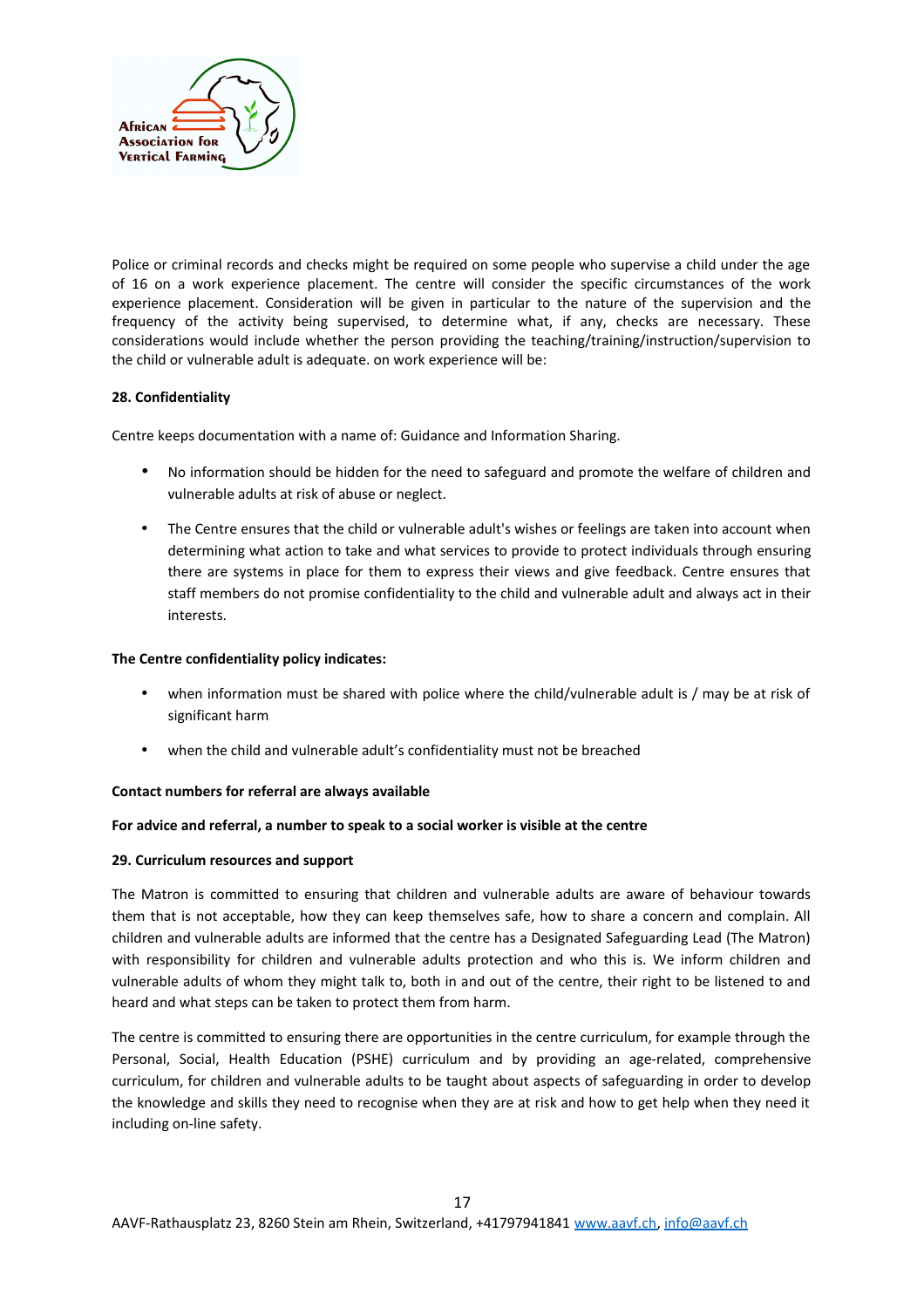

The Centre does this by:

• developing children and vulnerable adults' age-appropriate understanding of healthy relationships through appropriate relationship and sex education including awareness of relationship abuse, and

other abuse, sexual violence and harassment, peer on peer abuse, bullying, prejudice based bullying and violence based on a person's sexual orientation, gender, faith or race, hate crime,

- enabling children and vulnerable adults to recognise online and offline risks to their well-being for example, risks from criminal and sexual exploitation, domestic abuse, female genital mutilation, forced marriage, substance misuse, gang activity, radicalisation and extremism – and making them aware of the support available to them
- enabling children and vulnerable adults to recognise the dangers of inappropriate use of mobile technology and social media and the impact on sexual behaviour, for example sexting and accessing pornography
- developing children and vulnerable adults' confidence, resilience and knowledge so that they can keep themselves mentally healthy
- developing and deepening children and vulnerable adults' understanding of the fundamental values of democracy, individual liberty, the rule of law and mutual respect and tolerance, recognising how pressure from others can affect their behaviour, including the risks of radicalisation to extremist behaviour
- ensuring children and vulnerable adults have the opportunity to discuss controversial issues and develop tolerance and respect for others
- making available appropriate local and online advice

The Centre has updated the curriculum aspects of related policies to ensure that they are aligned to our child and vulnerable adults protection policy. This includes the centre's online safety, relationships and sex education, substance misuse, smoke-free, equalities and anti-bullying policies.

The centre recognises their statutory duty to publish information about the content of the curriculum on board or other available means for information.

The centre has acknowledged that Relationships, Relationships and Sex Education (RSE) and Health Education will be reinforced.

The centre recognises the importance of using age appropriate curriculum resources and ensuring that there is a safe climate for learning which includes the setting of ground rules.

Existing Parents or carers are invited to view any resources and discuss any concerns they have over any curriculum content. Arrangements can be made by contacting the Matron in the first instance.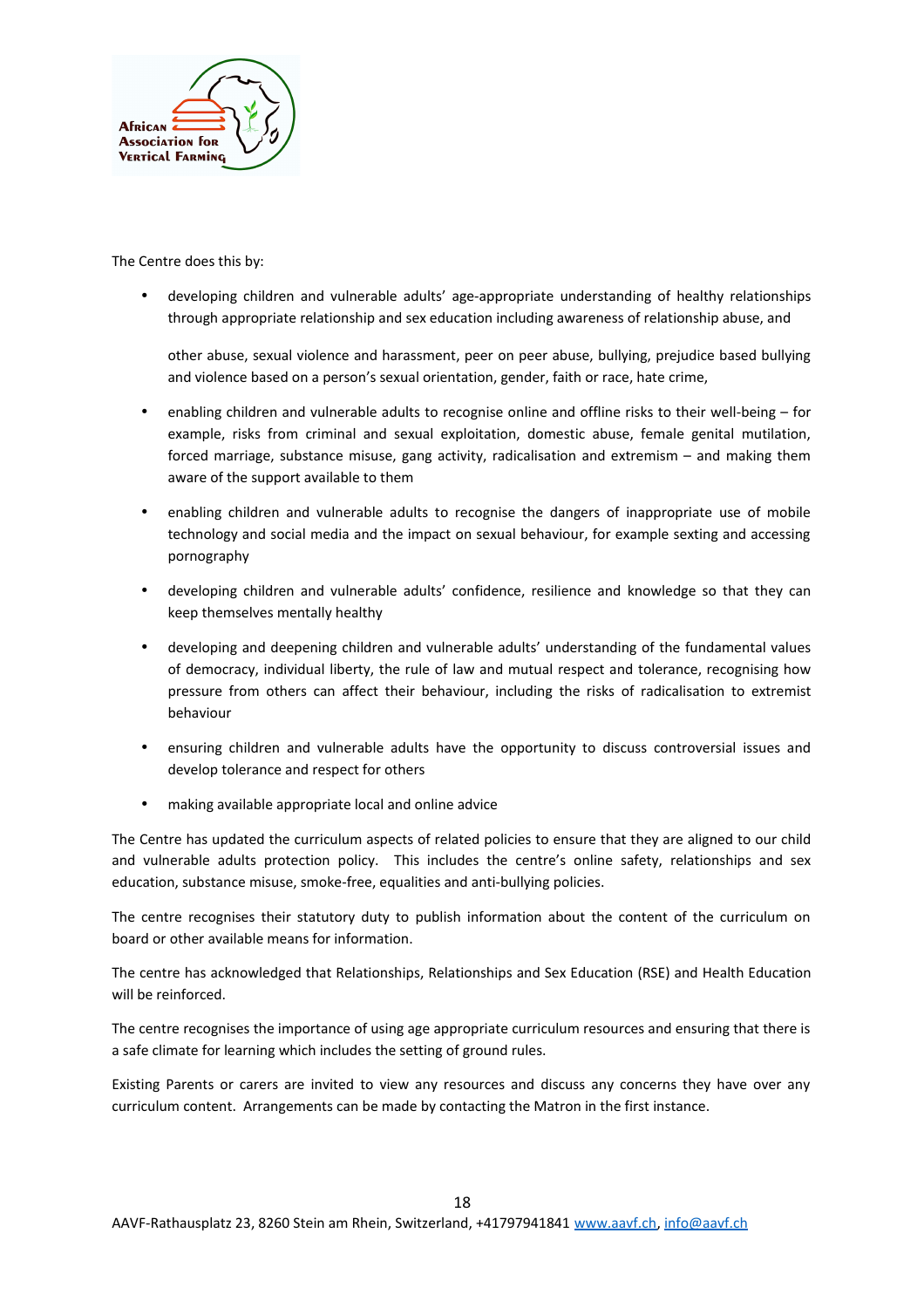

Training needs of staff are regularly reviewed to ensure that staff delivering safeguarding aspects of online safety have the appropriate knowledge and skills.

The Matron monitors and evaluates the impact of the safeguarding taught curriculum provision through the Centre's based monitoring and evaluation processes which include lesson observation, work scrutiny, feedback from children and vulnerable adults, staff and parents/carers, data from the bi-annual survey.

## **Information is made available to children and vulnerable adults (***helplines, posters)*

Centre's arrangements for consulting with and listening to pupils are (Listening/Worry Box, centre's council, peer support schemes, online anonymous reporting systems)

# **30. Safeguarding Curriculum Training and consultancy**

A programme of Safeguarding curriculum training and consultancy is available to the centre through a

## **Safeguarding**

## **Allegations regarding person(s) who work with Children**

Where an allegation is made against any person working in or on behalf of the centre, or any other person who works with children and the vulnerable adult, that they:

- behaved in a way that has harmed a child or vulnerable adult
- possibly committed a criminal offence against or related to a child or vulnerable adults
- behaved towards a child or vulnerable adults in a way that indicates they may pose a risk of harm

The centre will apply the same principles as in the rest of this document.

# **31. Early years (Provision for children 0-5)**

The centre is not required to have separate policies for the above mentioned age group provided that these requirements (identified below) are already met through existing policies.

- The policy must include use of mobile phones and cameras
- Taking, storing and using images of children, (including mobile phone, tablet, video and camera use)
- the use of tablets and other equipment with the capacity to record images
- the purpose of images taken within the centre, how they will be used and stored
- permission for taking images
- how to make sure that images are only taken and used in the way permitted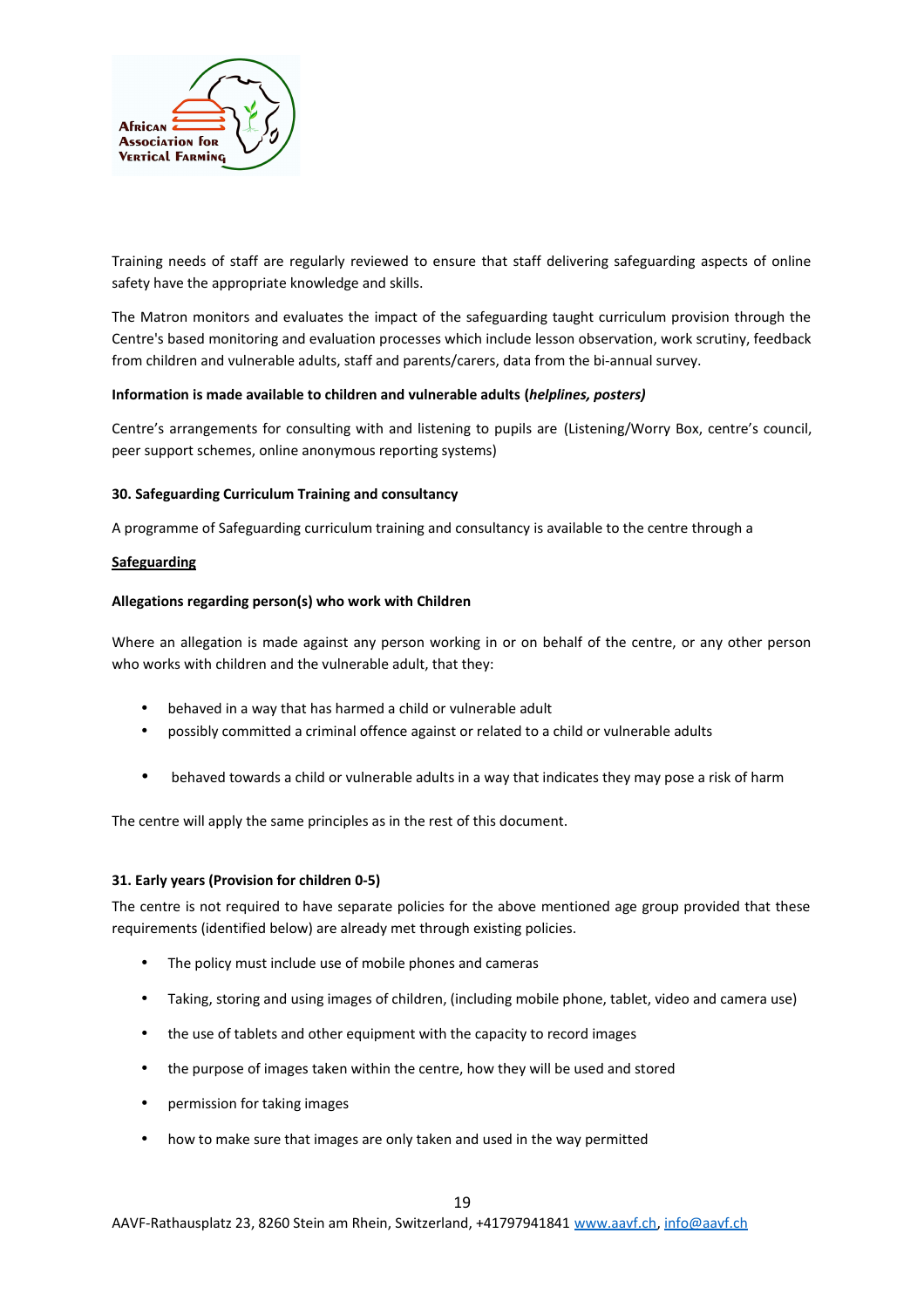

- Who will have access to stored images and how this is to be monitored
- The Centre has equipment for taking images so that staff do not use their own personal equipment
- the arrangements for the secure storage of staff's personal equipment is stored away from the rooms whilst children, vulnerable adults and volunteers are on site
- all devices which have a camera, video and/or internet access are used appropriately
- images are printed or reproduced at the setting to ensure that photos and recordings of the children cannot be used inappropriately

## **32. Safer Recruitment policy**

The centre ensures that people looking after children and vulnerable adults are suitable to fulfil the requirements of their roles.

- This includes having regard to the requirements of the disqualification regulations and disclosure of police information
- Safe working Practice/Code of Conduct
- Staff taking medication/other substances
- Risk assessment

An appropriate internal Prevent risk assessment and referral process is in place

- Behaviour policy
- Managing behaviour
- Complaints' policy

## **33. Preventing**

- In order to fulfil the Prevent duty, it is essential that staff are able to identify children and adults who may be vulnerable to radicalisation, and know what to do when they are identified. Protecting them from the risk of radicalisation is seen as part of the centre's safeguarding duties, and is similar in nature to protecting children and the vulnerable adults from other harms (e.g. drugs, gangs, neglect, sexual exploitation), whether these come from within their family or are the product of outside influences.
- The centre also builds resilience to radicalisation by promoting fundamental values and enabling them to challenge extremist views. The Prevent duty is not intended to stop the children and vulnerable adult from debating controversial issues. On the contrary, the centre provides a safe space in which children, young people, vulnerable adults and staff can understand the risks associated with terrorism and develop the knowledge and skills to be able to challenge extremist arguments. The statutory framework for the Early Years Foundation Stage sets standards for learning, development